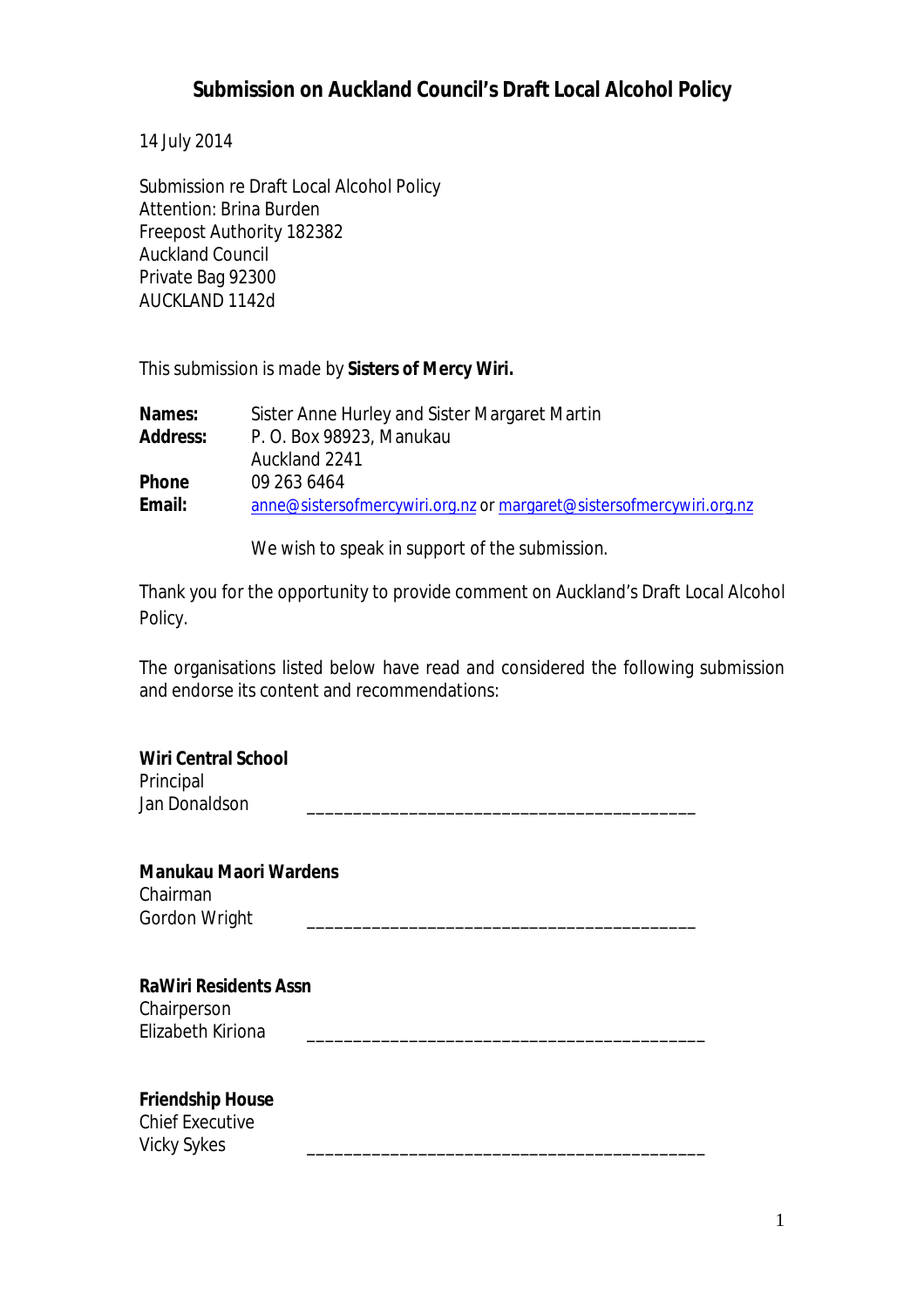## **INTRODUCTION**

Sisters of Mercy Wiri is a small community based agency whose mission is to work with the poor, especially women and children, to build positive relationships that strengthen families and communities and to work with others for a just and compassionate society. Our ministry includes advocacy, housing and tenancy concerns, responding to immediate need, supporting family/whanau and children, home visits and visiting those in prison and providing information and referral.

# **A Local Story**

Sisters of Mercy Wiri are concerned about the negative effects that alcohol has had on our community. These effects have been evident since 1988 when we began living and working in Wiri. Two more recent interventions we have been involved in which have reduced alcohol related harm in our community and which have resulted from community action are the stopping of alcohol sales from the Rata Vine superette in 2008 and the introduction of 24 hour Liquor Bans applied to recreation areas, parks and reserves in 2011.

Groups of young people congregating and drinking in our parks and reserves has declined significantly. In addition, alcohol related incidents of anti social behavior, violence, vandalism and graffiti has decreased. As well, the parks and reserves are not as heavily littered with broken bottles, discarded cans and rubbish.

It is evident from these two local examples that legislation or bylaws to reduce alcohol related harm does have a marked effect.

## **GENERAL COMMENTS**

Sisters of Mercy Wiri are aware that there is both national and international evidence that shows that reducing the availability and accessibility of alcohol by limiting the time in which it can be sold and reducing the number and density of alcohol outlets significantly reduces the rates of alcohol related problems such as assaults, antisocial behavior, underage drinking, domestic violence, drink driving, homicide, suicide and child mistreatment.

**We commend** the Auckland City Council for undertaking the development of a Local Alcohol Policy for our city.

**We support** the approach that Auckland Council has taken by recognizing that a combination of evidence-based policies are needed to address the complex situations associated with alcohol misuse. We do however, have concerns that some of the proposed criteria does not go far enough to address the impact that the availability and accessibility of alcohol has on vulnerable people, the central city and local communities.

# **BROAD AREAS and PRIORITY OVERLAY**

Sisters of Mercy Wiri gives general overall support to the concept of three priority areas: Broad Area A, Broad Area B and Priority Overlay.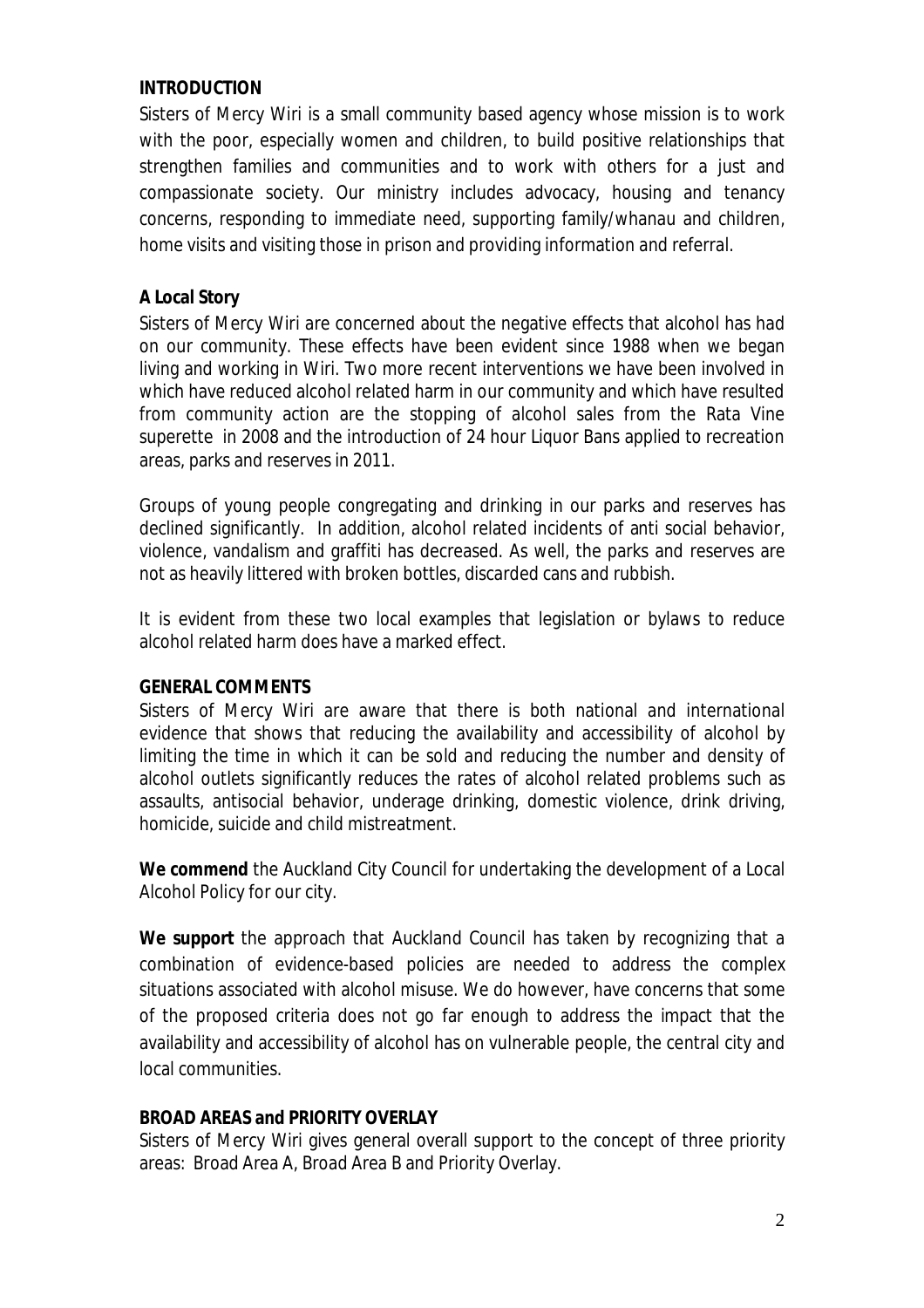However, we note that the definition as applied, from our perspective, is inadequate for the Manukau area in which we live and work, and around which we have concerns. The Priority Overlay Area for Manukau (p82 Draft Local Alcohol Policy 2014) omits a large section of the Manukau business area, as well as a section of the Great South Road, immediately south of where the Priority Overlay Area finishes now, to where the Great South Road meets Browns Road.

It seems that if the policy is adopted as is, licences would increasingly congregate in the areas pinpointed above. Already, there are a significant number of bars and off licence premises within these areas.

## Manukau Business Area

There are several premises in existence in the main business area of Manukau already that appear to fall outside the Priority Overlay Area shown on p82 of the Draft Local Alcohol Policy. With the recent development of this area, for example, the railway station, MIT campus and apartment living, the potential for restaurants and licensed premises is increasing within the unclassified parts of the business centre. To avoid the regulations imposed by the Draft Local Alcohol Policy new premises would move to an unregulated part of the business area.

## Great South Road

The ribbon of the Great South Road cited begins with the Vodafone Events Centre. At this point, across the road from the Events Centre, are houses on the edge of a vulnerable neighbourhood where the residents are predominantly low paid workers or receiving a benefit and living in state houses.

Adjacent to the Vodafone Events Centre on the other side of the road, is another neighbourhood known as Rata Vine, also at risk. Between Rata Vine and the Vodafone Events Centre there is a cluster of mainly eating and some licensed premises (including Lone Star Manukau, O'Ryan's Irish Bar and Buffet King Restaurant and Bar) as well as an off licence establishment, (Super Liquor). Children walk along the Great South Road, across the road from these establishments when walking to the local school, Wiri Central School.

Beyond this second cluster of houses is another licensed eating establishment, the Happy Days Restaurant and Bar. Then just a short distance further along the Great South Road where it meets Browns Road there is another off license shop, Discount Liquor.

## **Sisters of Mercy Wiri recommend**

- that the section of the Great South Road south from the exit ramp from SH1 to where it meets Browns Road is included in the Priority Overlay Area for Manukau.
- the main business area of Manukau be included in the Priority Overlay Area for Manukau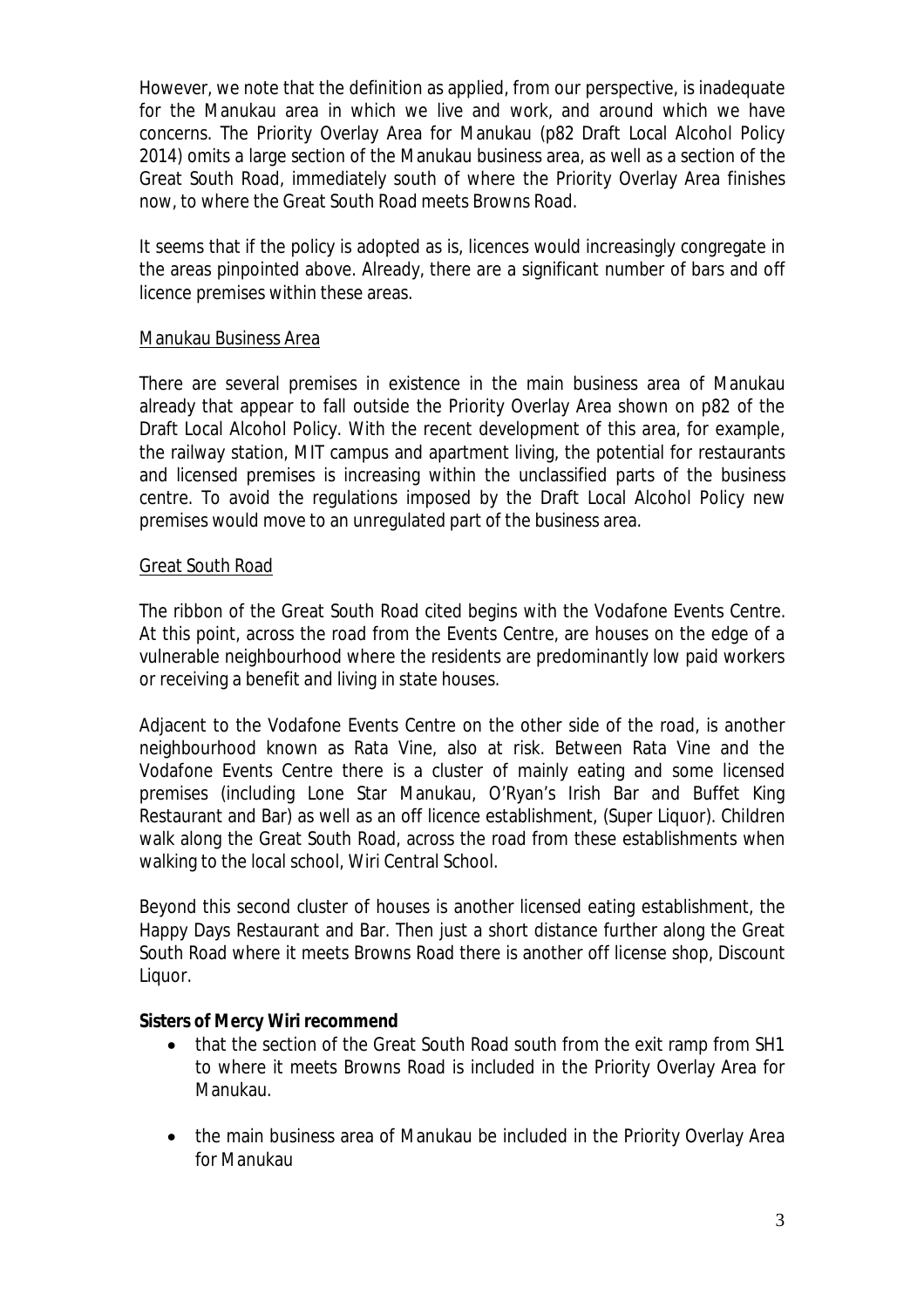specific criteria to assess for risk of alcohol related harms be included in the Local Alcohol Policy so that communities can be added to the priority areas over the life of the policy, in order that problems can be prevented as well as remedied.

## **MAXIMUM TRADING HOURS**

## **Sisters of Mercy Wiri support**

the idea of Auckland's trading hours being more restrictive than the Default National Maximum trading hours. However, we do not think the proposed hours are adequate.

## **We recommend further restricting the maximum trading hours to the following:**

## **On-licences:**

| 10.00am to 2.00am | for Broad Area A (central city and the Manukau City Centre)                      |
|-------------------|----------------------------------------------------------------------------------|
| 10.00 am to 12am  | for Broad Area B (the rest of Auckland)                                          |
| 10.00am to 12am   | for clubs/restaurants/cafes/function centres and wineries/<br>winery restaurants |
| 8.00am to 4.00am  | for special licences                                                             |

## **Off-licences:**

## **10.00am to 9.00pm. No exemptions for supermarkets**

**We do not support** any on-licences (or any other licence) being able to apply for an extension of trading hours.

While we are aware that the proposed extension of trading hours would only apply to best practice operators we believe better options are available to recognize best practice.

# **NUMBER, LOCATION, and DENSITY of LICENCED PREMISES Sisters of Mercy Wiri recommend**

that a permanent freeze or "regional cap" on all new on and off-licences be applied for the entire duration of the policy

The Environmental and Cumulative Impact Assessment (ECIA) and rebuttable presumption could be applied to consider all types of licence applications.

## **We recommend**

that a 'sinking lid' option be included in the policy, and that this applies to both off an on-licences in priority areas.

## **We support**

the use of the ECIA to take the proximity of alcohol outlets to schools and other sensitive sites into consideration however, we would like this issue to be more directly addressed.